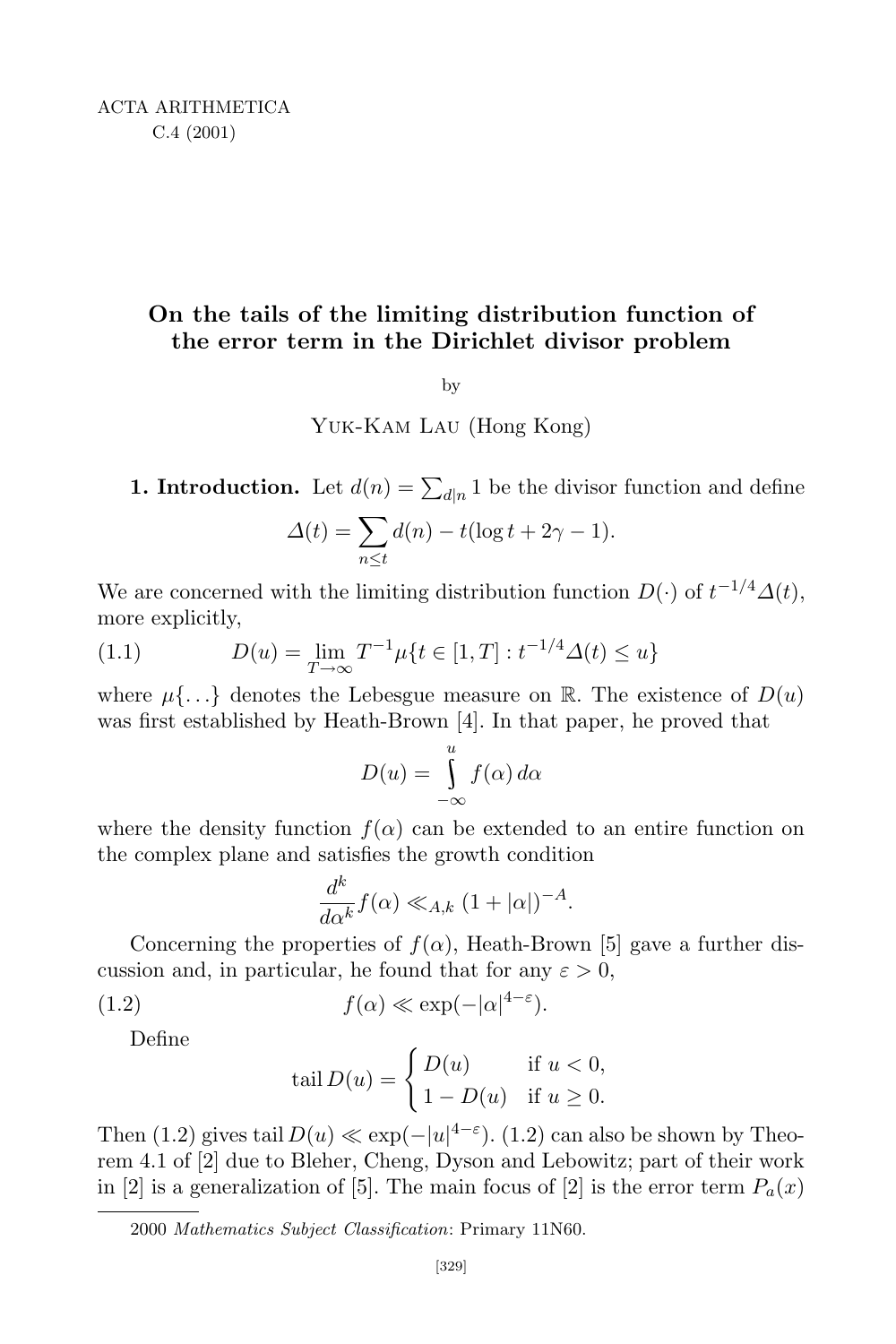in the shifted circle problem (centered at  $a \in \mathbb{R}^2$ ). It is proved in [2] that the limiting distribution function  $D_a(u)$  of the normalized  $P_a(x)$  satisfies

 $\exp(-|u|^{4+\epsilon}) \ll \tanh D_a(u) \ll \exp(-|u|^{4-\epsilon}).$ 

Their argument for the lower bound can be applied to the case  $\Delta(t)$  as well. So, one can have

(1.3) 
$$
\exp(-|u|^{4+\varepsilon}) \ll \tanh(D(u) \ll \exp(-|u|^{4-\varepsilon}).
$$

Our purpose is to refine (1.3). Throughout the paper, *c*,  $c_i$  and  $c'_i$  (*i* =  $1, 2, \ldots$ ) denote some unspecified positive constants, and the value of  $c$  may be different at each occurrence.

THEOREM 1. Let 
$$
D(u)
$$
 be defined as in (1.1). Then for  $|u| \ge 2$ ,  
(1.4)  $\exp\left(-c_1 \frac{|u|^4}{(\log |u|)^{\beta}}\right) \ll \tanh D(u) \ll \exp\left(-c_2 \frac{|u|^4}{(\log |u|)^{\beta}}\right)$ 

 $where \beta = 3(2^{4/3} - 1) \approx 4.5595.$ 

This is derived by using the limiting behaviour of the Laplace transform of  $D(u)$  at infinity; see [3] and [7] for further information of this approach.

**Acknowledgements.** The referee points out that Professor Hugh Montgomery has also considered this problem, and has obtained some results (which are as strong as, or even stronger than, the results in this paper), but has not published them. The author wishes to thank the referee for this notification.

**2. Some preparations.** We need two lemmas to prove our result. Our first lemma is related to Balasubramanian and Ramachandra [1].

Consider a positive multiplicative function  $g(n)$  satisfying (i)  $g(p) = 1/\gamma$ for all primes *p*, where  $\gamma$  is a positive constant and (ii)  $g(n) \gg n^{-1/16}$ . Define  $\varepsilon_k(n) = 1$  if *n* is *k*-free and 0 otherwise. (*n* is *k*-free if there is no prime *p* such that  $p^k | n$ .) Then we have

(2.1) 
$$
\sum_{ng(n)\leq x} \varepsilon_k(n) = c'_k x (\log x)^{\gamma-1} + O(x (\log x)^{\gamma-11/10}).
$$

With  $\varepsilon_k(n)$  replaced by the constant function 1, the result  $(2.1)$  is proved in [1] (see [1, Theorems 3 and 4]). But our case can be proved in the same way, with the function  $f(s)$  in [1, p. 314] replaced by  $f(s) = \sum_{n=1}^{\infty} \varepsilon_k(n) (n g(n))^{-s}$ . The corresponding  $\Phi(s)$  in our situation is

$$
\Phi(s) = f(s)\zeta(s)^{-\gamma^s} = \prod_p \left(1 + \sum_{n=2}^{\infty} c_n(s)p^{-ns}\right)
$$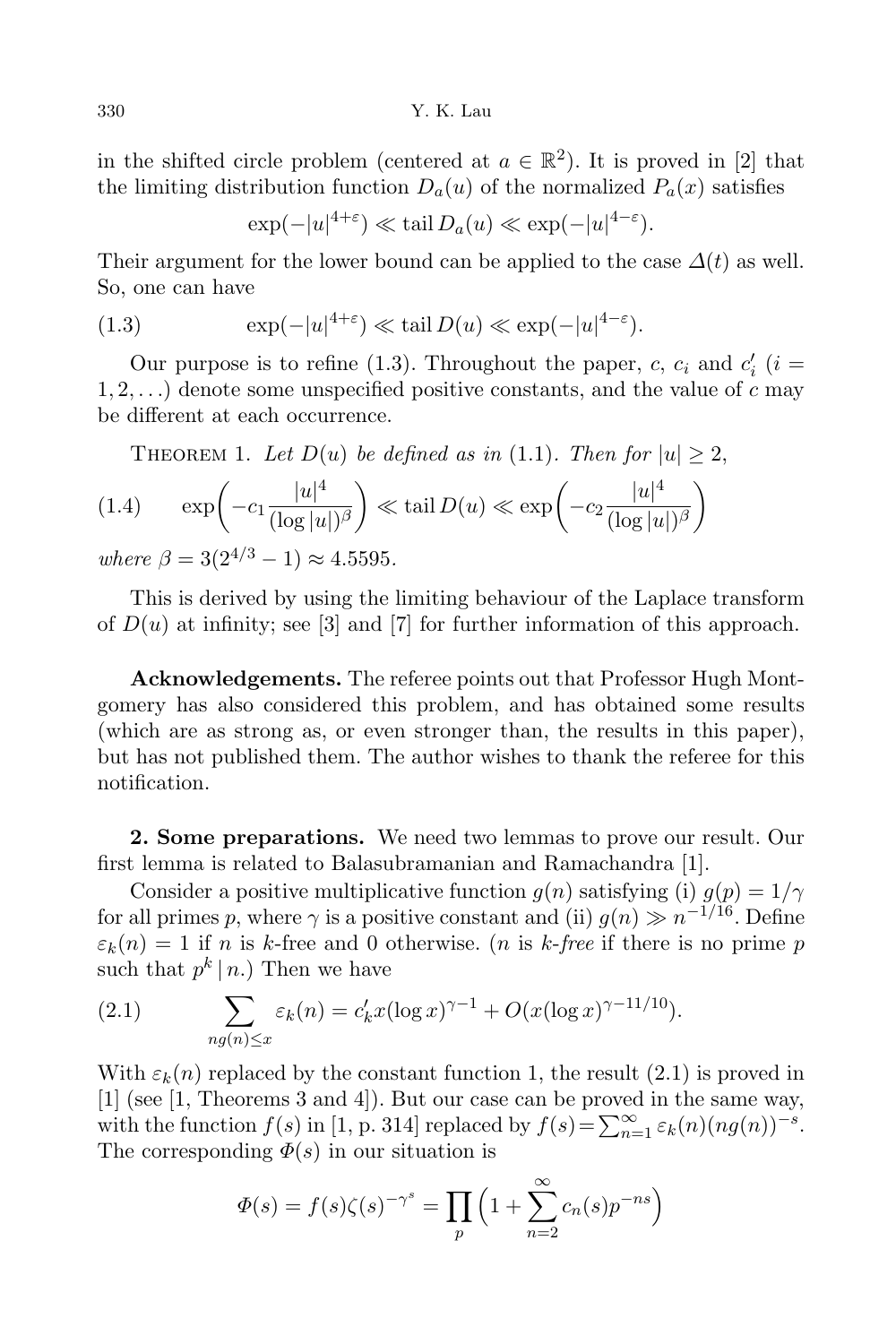where

$$
c_n(s) = \sum_{\substack{r+l=n\\0 \le r < k}} \frac{(-1)^r}{g(p^l)^s} \binom{\gamma^s}{r}.
$$

So,  $|c_n(s)| \leq p^{n\sigma/16}(1 - 2^{-\sigma/16})^{-\gamma^{\sigma}}$  ( $\sigma = \text{Re } s$ ) and the product in  $\Phi(s)$ converges absolutely in  $\sigma \geq 3/4$ .

LEMMA 2.1. Let  $g(n)$  and  $\varepsilon_k(n)$  be defined as above. Then

$$
\sum_{n g(n) > Y} \varepsilon_k(n) (n g(n))^{-3/2} \asymp Y^{-1/2} (\log Y)^{\gamma - 1}
$$

*and*

$$
\sum_{ng(n)\leq Y} (ng(n))^{-3/4} \ll Y^{1/4} (\log Y)^{\gamma - 1}.
$$

*Proof.* Stieltjes integration with  $(2.1)$  gives

$$
\sum_{ng(n)>Y} \varepsilon_k(n) (ng(n))^{-3/2} = c'_k \int_Y^{\infty} \frac{(\log t)^{\gamma-1}}{t^{3/2}} dt + O(Y^{-1/2} (\log Y)^{\gamma-11/10})
$$

and

$$
\sum_{ng(n)\leq Y} (ng(n))^{-3/4} = c'_k \int_0^Y \frac{(\log t)^{\gamma-1}}{t^{3/4}} dt + O(Y^{1/4} (\log Y)^{\gamma-11/10}).
$$

Our result follows.

The next lemma is a weak form of the results in [7] but it is sufficient for our purpose.

Lemma 2.2. *Let X be a real random variable with probability distribution*  $D(x)$  *and let*  $\phi(x)$  *be a regularly varying function with index*  $0 < \alpha < 1$ *, and*  $\psi(x)$  *an asymptotic inverse of*  $x/\phi(x)$ *. Suppose that*  $D(x) > 0$  *for any*  $x > 0$ *. There are positive constants*  $L_i$ ,  $K_i$  ( $i = 1, 2, 3, 4$ ) *such that* 

(a) if 
$$
\limsup_{\lambda \to \infty} \psi(\lambda)^{-1} \log E(\exp(-\lambda X)) \le L_1
$$
, then  
\n
$$
\limsup_{x \to \infty} x^{-1} \log D(-\phi(x)) \le -K_1;
$$

 $furthermore, if also$   $\liminf_{\lambda \to \infty} \psi(\lambda)^{-1} \log E(\exp(-\lambda X)) \ge L_2$ , *then* lim inf *x→∞*  $x^{-1} \log D(-\phi(x)) \geq -K_2;$ (b) *if*  $\limsup_{\lambda \to \infty} \psi(\lambda)^{-1} \log E(\exp(\lambda X)) \leq L_3$ , *then* lim sup  $x^{-1}$  log(1 − *D*( $\phi(x)$ )) ≤ − *K*<sub>3</sub>; *x→∞*  $furthermore, if also$   $\liminf_{\lambda \to \infty} \psi(\lambda)^{-1} \log E(\exp(\lambda X)) \ge L_4$ , *then* lim inf *x→∞*  $x^{-1}\log(1-D(\phi(x))) \geq -K_4.$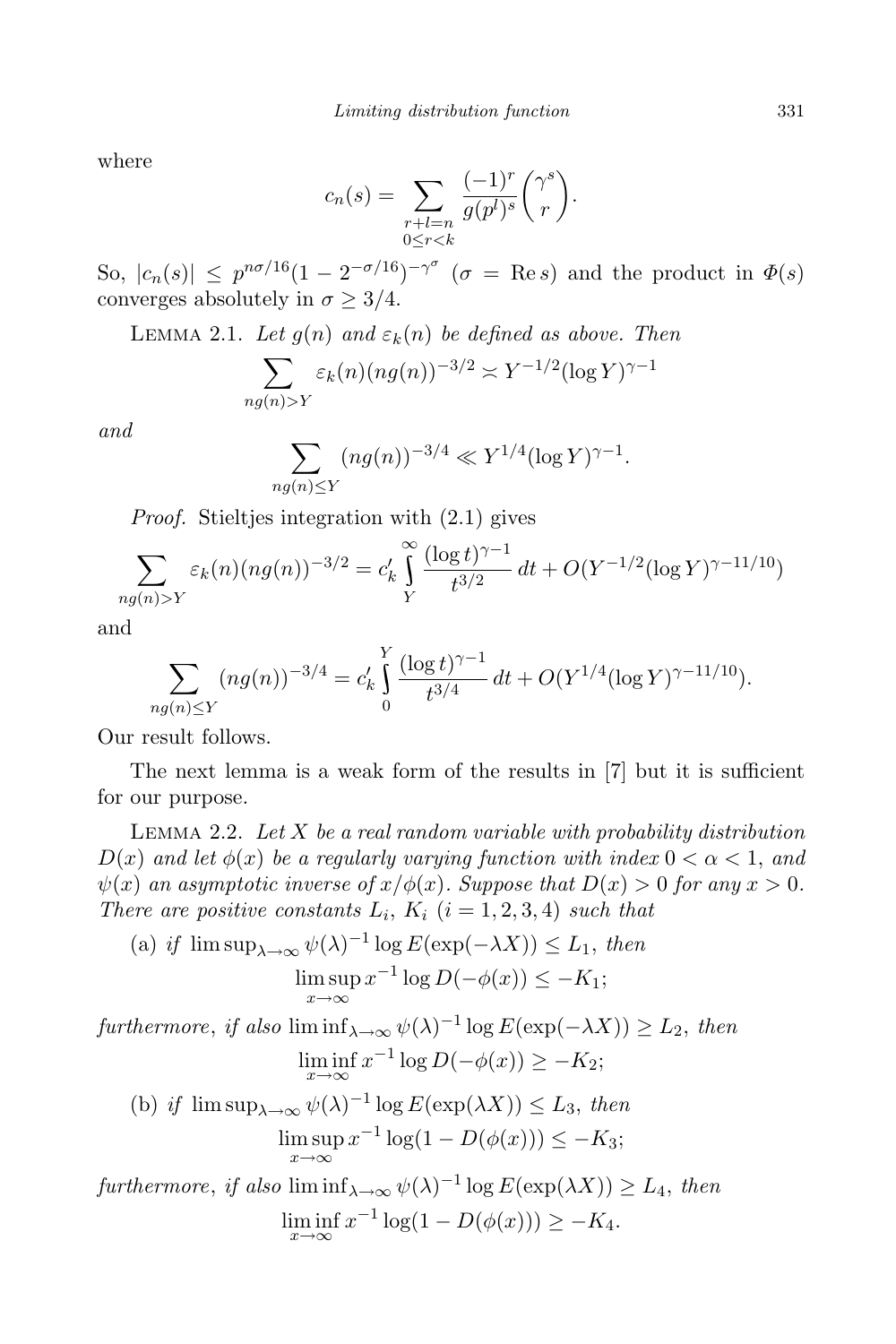## 332 Y. K. Lau

REMARKS. (i) A function  $\phi(x)$  is called a *regularly varying function* with index  $\alpha$  if it is a positive measurable function defined for all sufficiently large positive *x* and  $\lim_{x\to\infty} \phi(\lambda x)/\phi(x) = \lambda^{\alpha}$  for any  $\lambda > 1$ . (Note that this is equivalent to the condition that the limit exists for any  $\lambda > 0$ .)

(ii)  $\psi(x)$  is called an *asymptotic inverse* of  $\phi(x)$  if  $\lim_{x\to\infty} \psi(\phi(x))/x = 1$ .

*Proof of Lemma 2.2.* We consider the case (a) only. Its first part follows from [8, Lemma 3.1(b)]. To show the second part, we fix  $\xi$  such that  $0 <$  $\xi < (L_2/8)^{1/\alpha}$ . Then

$$
E\left(\exp\left(-\frac{\eta}{\phi(\eta)}X\right)\right) = \int_{-\infty}^{-\phi(\xi\eta)} \exp\left(-\frac{\eta}{\phi(\eta)}x\right) dD(x)
$$
  
+ 
$$
\int_{-\phi(\xi\eta)}^{\infty} \exp\left(-\frac{\eta}{\phi(\eta)}x\right) dD(x)
$$
  

$$
\leq \int_{-\infty}^{-\phi(\xi\eta)} \exp\left(-\frac{\eta}{\phi(\eta)}x\right) dD(x) + \exp\left(\eta \frac{\phi(\xi\eta)}{\phi(\eta)}\right).
$$

 $\left(\text{Note that } \int_{-\infty}^{\infty} dD(x) = 1. \right)$  Since  $\liminf_{\lambda \to \infty} \psi(\lambda)^{-1} \log E(\exp(-\lambda X)) \ge$ *L*<sub>2</sub> and *φ* is of index *α*, for all large  $η \geq η_0 = η_0(ξ)$  we have

$$
\log E\left(\exp\left(-\frac{\eta}{\phi(\eta)}X\right)\right) \ge \frac{L_2}{2}\eta \ge 2\xi^{\alpha}\eta + \log 2 \ge \frac{\phi(\xi\eta)}{\phi(\eta)}\eta + \log 2.
$$

(Here we need the fact that  $\lambda = \eta/\phi(\eta) \rightarrow \infty$  as  $\eta \rightarrow \infty$ , which is assured by [9, Section 1.1].) Thus, when  $\eta \geq \eta_0$ ,

$$
\frac{1}{2}E\left(\exp\left(-\frac{\eta}{\phi(\eta)}X\right)\right) \le \int_{-\infty}^{-\phi(\xi\eta)} \exp\left(-\frac{\eta}{\phi(\eta)}x\right) dD(x)
$$

$$
\le E\left(\exp\left(-2\frac{\eta}{\phi(\eta)}X\right)\right)^{1/2} D(-\phi(\xi\eta))^{1/2}
$$

by the Cauchy–Schwarz inequality. For any  $\varepsilon > 0$ , we get

$$
2\eta^{-1}\log E\left(\exp\left(-\frac{\eta}{\phi(\eta)}X\right)\right) \leq \eta^{-1}\log D(-\phi(\xi\eta)) + 2^{1/(1-\alpha)}L_1 + \varepsilon,
$$

for all  $\eta \geq \eta_1(\varepsilon, \xi)$  ( $\geq \eta_0$ ). Here we have used

$$
\limsup_{\lambda \to \infty} \psi(\lambda)^{-1} \log E(\exp(-2\lambda X)) \le 2^{1/(1-\alpha)} L_1.
$$

Our result then follows after taking lim inf.

Finally, we quote a result [2, Theorem 1.2] about functions satisfying the following hypothesis.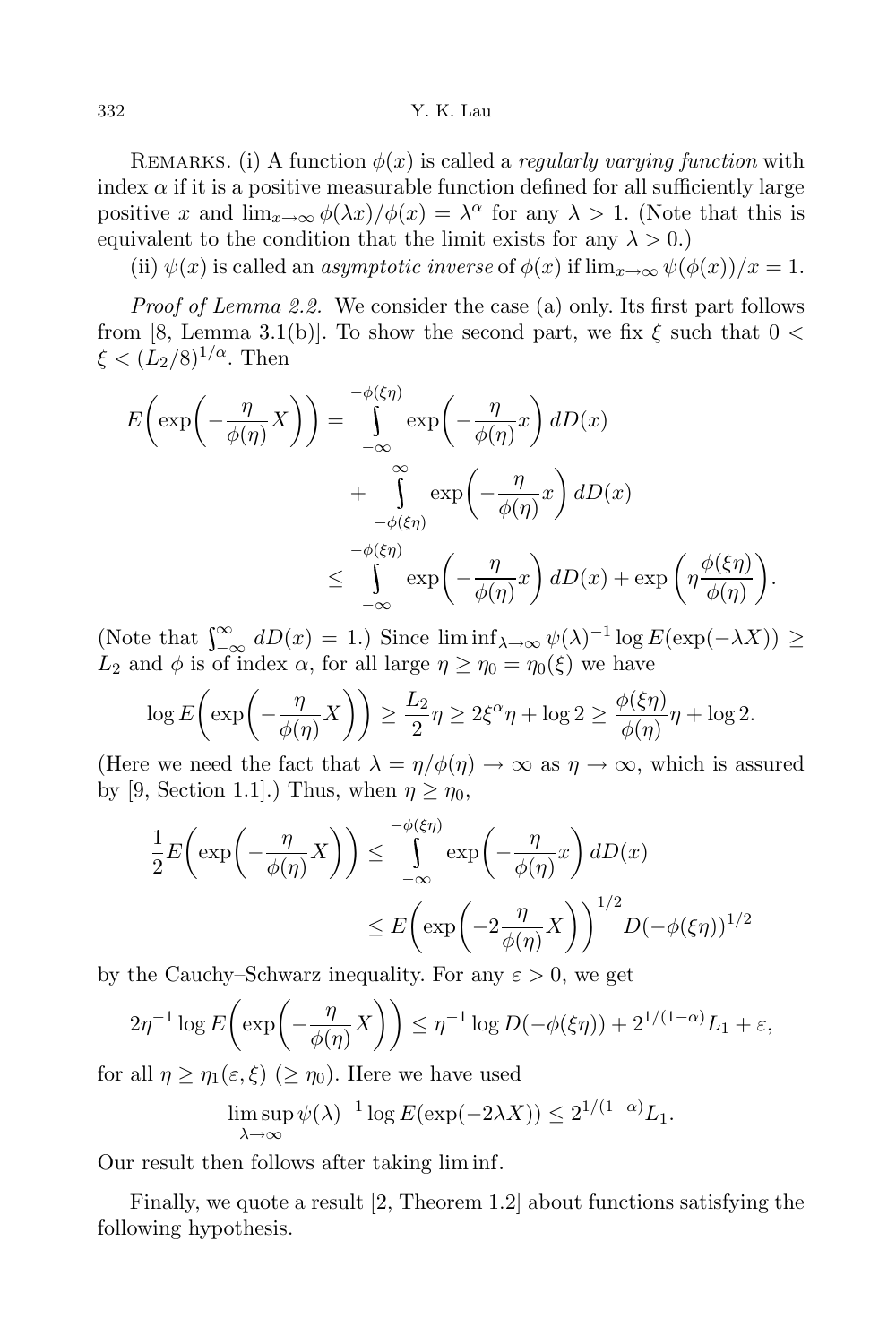HYPOTHESIS  $(H_0)$ . Let  $a_1(t), a_2(t), \ldots$  be continuous R-valued periodic *functions of period* 1 *such that*

$$
\int_{0}^{1} a_n(t) dt = 0 \quad and \quad \sum_{n=1}^{\infty} \int_{0}^{1} a_n(t)^2 dt < \infty.
$$

*Suppose that there are positive constants*  $\gamma_1, \gamma_2, \ldots$  *which are linearly independent over* Q *such that*

$$
\lim_{N \to \infty} \limsup_{T \to \infty} \frac{1}{T} \int_{1}^{T} \min \left( 1, \left| F(t) - \sum_{n \le N} a_n(\gamma_n t) \right| \right) dt = 0.
$$

THEOREM [BCDL]. Let  $F(t)$  satisfy Hypothesis  $(H_0)$ . Then for every *bounded continuous function*  $g(x)$  *on*  $\mathbb{R}$ ,

$$
\lim_{T \to \infty} \frac{1}{T} \int_{1}^{T} g(F(t)) dt = \int_{-\infty}^{\infty} g(x) \nu(dx)
$$

*where*  $\nu(dx)$  *is the distribution of the random series*  $\eta = \sum_{n=1}^{\infty} a_n(t_n)$  *and tn's are independent random variables uniformly distributed on* [0*,* 1]*.*

Now take  $F(t) = t^{-1/2} \Delta(t^2)$  and

$$
a_n(t) = \frac{1}{\pi\sqrt{2}} \cdot \frac{\mu(n)^2}{n^{3/4}} \sum_{r=1}^{\infty} \frac{d(nr^2)}{r^{3/2}} \cos(2\pi rt - \pi/4)
$$

where  $\mu(\cdot)$  is the Möbius function. Moreover, we choose  $\gamma_n = 2\sqrt{n}$  for squarefree *n*, and for other *n* we take any positive numbers such that  $\{\gamma_1, \gamma_2, \ldots\}$ is linearly independent over Q. Then, by Heath-Brown's result and Theorem [BCDL], we see that  $D(u)$  (defined in  $(1.1)$ ) is the probability distribution of the random variable  $X = \sum_{n=1}^{\infty} a_n(t_n)$  where  $t_n$ 's are independent random variables uniformly distributed on [0*,* 1]. (Note that the infinite sum converges almost surely by Kolmogorov's theorem.)

**3. Proof** of Theorem 1. Since  $X = \sum_{n=1}^{\infty} a_n(t_n)$  and  $t_n$ 's are independent random variables uniformly distributed on [0,1], we have

$$
E(\exp(\pm\lambda X)) = \prod_{n=1}^{\infty} E(\exp(\pm\lambda a_n(t))) = \prod_{n=1}^{\infty} \int_{0}^{1} \exp(\pm\lambda a_n(t)) dt.
$$

Our task is to bound  $\log E(\exp(\pm \lambda X))$  from above and below for  $\lambda \geq 1$ . We first recall some simple inequalities:  $e^x \leq 1 + x + x^2$  if  $x \leq 1$ ,  $e^x \geq 1 + x$  and  $e^x \geq 1 + x + x^2/2 + x^3/6$  for all *x*. Also, for squarefree *n*, we have

$$
|a_n(t)| \leq c d(n) n^{-3/4},
$$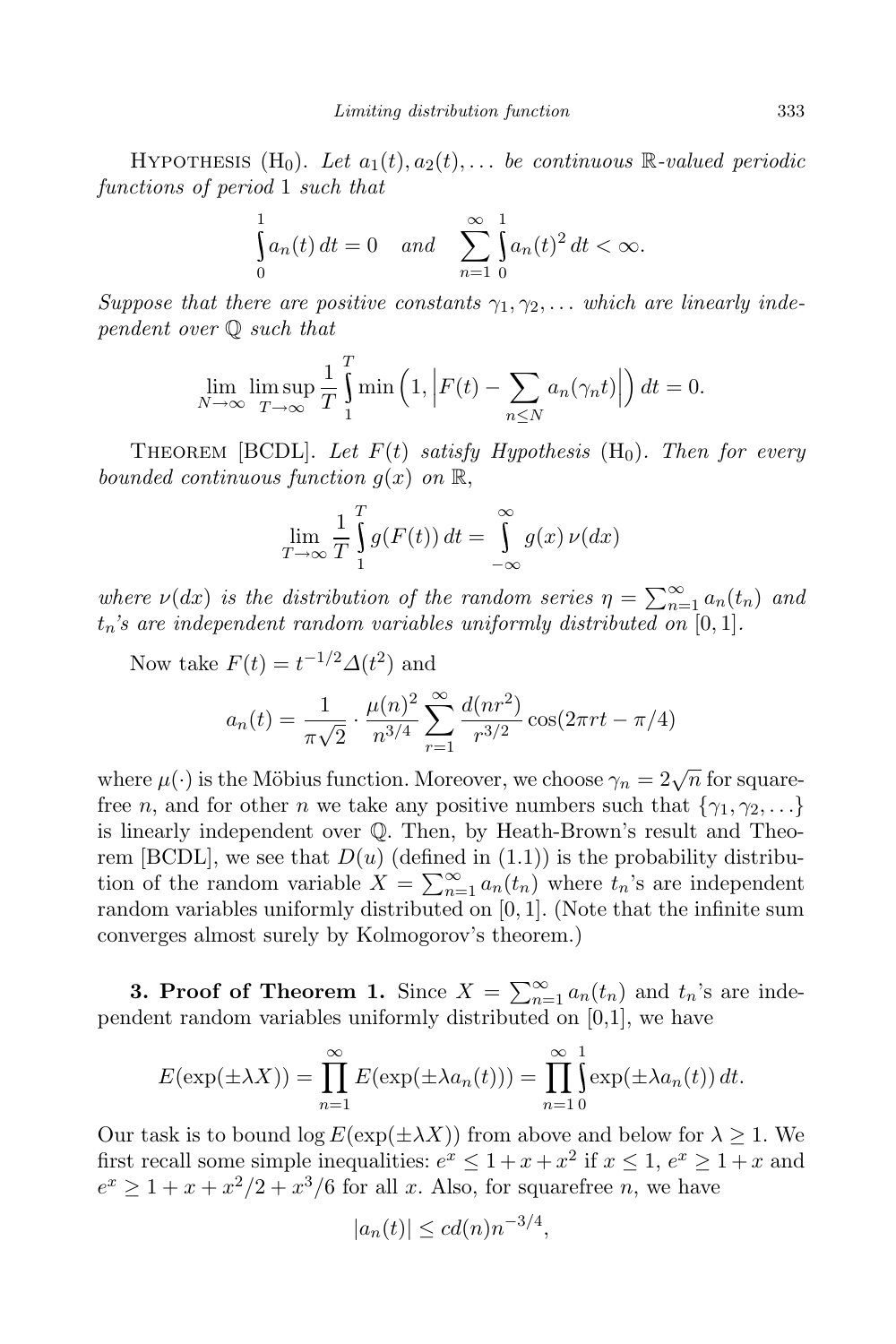334 Y. K. Lau

$$
\int_{0}^{1} a_n(t)^2 dt = \frac{\mu(n)^2}{4\pi^2 n^{3/2}} \sum_{r=1}^{\infty} \frac{d(nr^2)^2}{r^3} \approx \left(\frac{d(n)}{n^{3/4}}\right)^2,
$$
\n
$$
\int_{0}^{1} a_n(t)^3 dt = \frac{3\mu(n)^2}{16\pi^3 n^{9/4}} \sum_{r,s=1}^{\infty} \frac{d(nr^2)d(ns^2)d(n(r+s)^2)}{r^{3/2}s^{3/2}(r+s)^{3/2}} \ll \left(\frac{d(n)}{n^{3/4}}\right)^3
$$

where all the implied constants are absolute. Let  $\varepsilon_0 > 0$  be sufficiently small. When  $\lambda d(n)/n^{3/4} < \varepsilon_0$ , from  $\int_0^1 a_n(t)$  $\int_0^1 a_n(t) dt = 0$  we have

$$
1 + \frac{\lambda^2}{4} \int_0^1 a_n(t)^2 dt \le 1 \pm \lambda \int_0^1 a_n(t) dt + \frac{\lambda^2}{2} \int_0^1 a_n(t)^2 dt \pm \frac{\lambda^3}{6} \int_0^1 a_n(t)^3 dt
$$
  

$$
\le \int_0^1 \exp(\pm \lambda a_n(t)) dt \le 1 + \lambda^2 \int_0^1 a_n(t)^2 dt.
$$

Thus, as  $\log(1 + y) \leq y$  for  $y \geq 0$  and  $\log(1 + y) \geq y/2$  if  $0 \leq y \leq 1$ , we get

$$
\frac{\lambda^2}{8} \int_0^1 a_n(t)^2 dt \le \log \int_0^1 \exp(\pm \lambda a_n(t)) dt \le \lambda^2 \int_0^1 a_n(t)^2 dt.
$$

If  $\lambda d(n)/n^{3/4} \geq \varepsilon_0$ , then 1

$$
1 = \int_{0}^{1} (1 \pm \lambda a_n(t)) dt \leq \int_{0}^{1} \exp(\pm \lambda a_n(t)) dt \leq \exp\left(c\lambda \frac{d(n)}{n^{3/4}}\right).
$$

Hence,

$$
\lambda^2 \sum_{\lambda d(n)/n^{3/4} < \varepsilon_0} \mu(n)^2 \left(\frac{d(n)}{n^{3/4}}\right)^2 \ll \log E(\exp(\pm \lambda X))
$$

and

$$
\log E(\exp(\pm \lambda X)) \ll \lambda^2 \sum_{\lambda d(n)/n^{3/4} < \varepsilon_0} \mu(n)^2 \left(\frac{d(n)}{n^{3/4}}\right)^2 + \lambda \sum_{\lambda d(n)/n^{3/4} \ge \varepsilon_0} \frac{d(n)}{n^{3/4}}
$$

where the implied constants depend on  $\varepsilon_0$ . Now, we take

 $\phi(x) = (x \log^{3(\gamma - 1)} x)^{1/4}, \quad \psi(x) = x^{4/3} \log^{\gamma - 1} x \quad \text{where} \quad \gamma = 2^{4/3}.$ 

Applying Lemma 2.1 with  $g(n) = d(n)^{-4/3}$  and  $Y = (\varepsilon_0^{-1} \lambda)^{4/3}$  (note that  $d(n) \ll n^{\varepsilon}$  and so  $g(n) \gg n^{-\varepsilon}$ , we see that  $\log E(\exp(\pm \lambda X)) \asymp \lambda^{4/3} (\log \lambda)^{\gamma - 1}$  $=\psi(\lambda)$ . Our result follows from Lemma 2.2.

**4. Final remark.** The above argument can be applied to  $E(t)$ ,  $\Delta_3(t)$ and  $P(t)$  which are the error terms in the mean square formula of the Riemann zeta-function on the critical line, in the Piltz divisor problem and the circle problem respectively.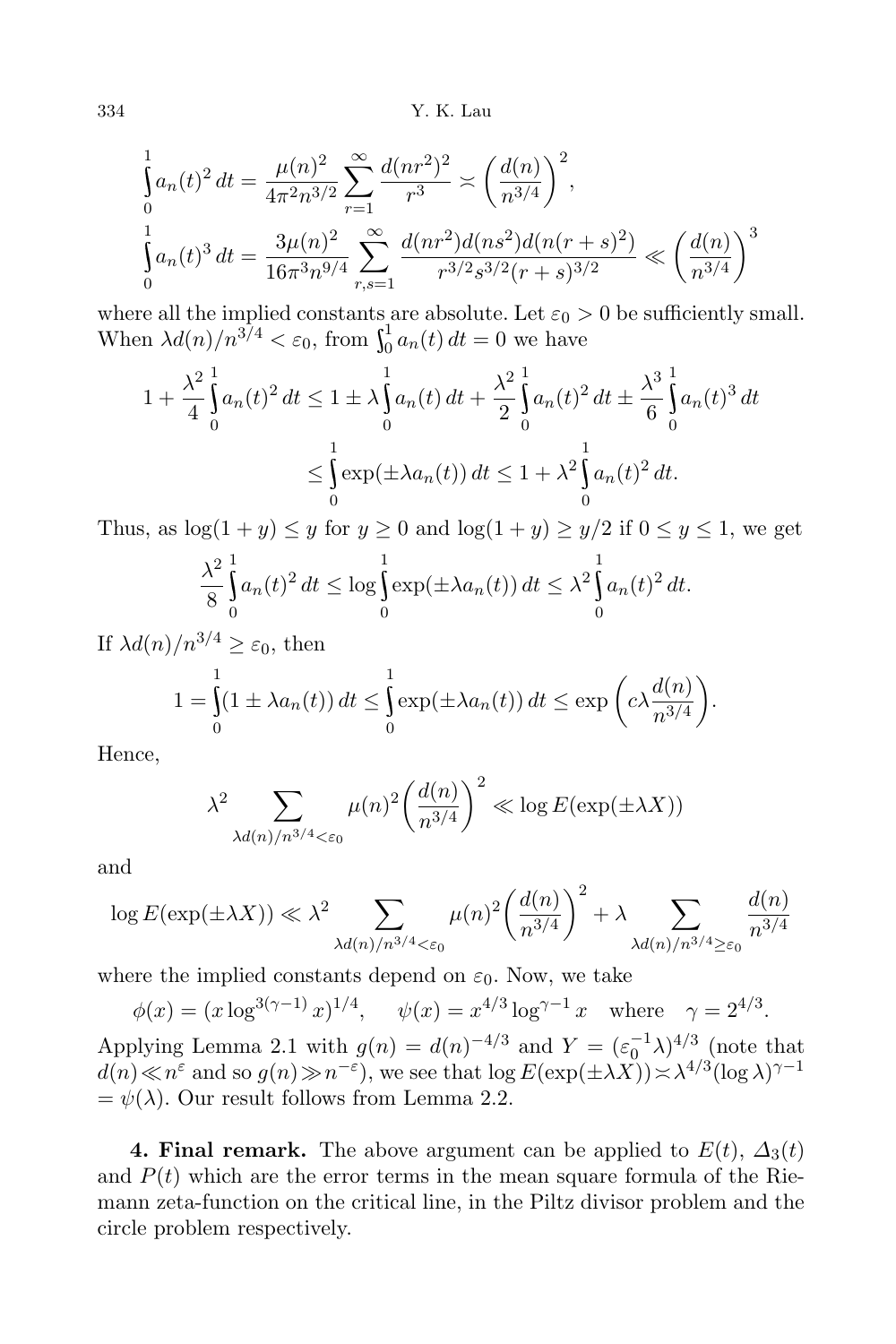THEOREM 2. *Write*  $D_h(u) = \lim_{T \to \infty} T^{-1} \mu\{t \in [1, T] : h(t) \leq u\}$  for *the limiting distribution function of a real-valued function h. Then*

- 1*. when*  $h(t) = t^{-1/4}E(t)$ , (1.4) *holds with*  $D(u)$  *replaced by*  $D_h(u)$ ;
- 2*. when*  $h(t) = t^{-1/3} \Delta_3(t)$ , *we have*, *with*  $\kappa = 2(3^{3/2} 1)$ ,

$$
\exp(-c_3|u|^3/(\log|u|)^{\kappa}) \ll \tanh(D_h(u) \ll \exp(-c_4|u|^3/(\log|u|)^{\kappa});
$$

3*. when*  $h(t) = t^{-1/4}P(t)$ , *we have*, *with*  $\theta = 3(2^{1/3} - 1)$ ,  $\exp(-c_5|u|^4/(\log|u|)^{\theta}) \ll \tanh(D_h(u) \ll \exp(-c_6|u|^4/(\log|u|)^{\theta}).$ 

*Proof.* For  $E(t)$ , we take  $\gamma_n = \sqrt{\frac{2n}{\pi}}$  when *n* is squarefree and any suitable value otherwise; and the function  $a_n(t)$  is given by

$$
a_n(t) = \left(\frac{2}{\pi}\right)^{1/4} \frac{\mu(n)^2}{n^{3/4}} \sum_{r=1}^{\infty} (-1)^{nr} \frac{d(nr^2)}{r^{3/2}} \cos(2\pi rt - \pi/4).
$$

(See [4, Section 6].) It is clear from the proof that the factor (*−*1)*nr* will not affect the argument and hence the result.

In the case of  $\Delta_3(t)$ , from [4, Section 7], we choose  $\gamma_n = n^{1/3}$  when  $\varepsilon_3(n) = 1$  and

$$
a_n(t) = \frac{1}{\pi\sqrt{3}} \cdot \frac{\varepsilon_3(n)}{n^{2/3}} \sum_{r=1}^{\infty} \frac{d_3(nr^3)}{r^2} \cos(6\pi rt).
$$

Accordingly, from (2.1) we obtain

$$
\lambda^2 \sum_{\lambda d_3(n)/n^{2/3} < \varepsilon_0} \varepsilon_3(n) \left(\frac{d_3(n)}{n^{2/3}}\right)^2 \ll \log E(\exp(\pm \lambda X))
$$
  

$$
\ll \lambda^2 \sum_{\lambda d_3(n)/n^{2/3} < \varepsilon_0} \varepsilon_3(n) \left(\frac{d_3(n)}{n^{2/3}}\right)^2
$$
  

$$
+ \lambda \sum_{\lambda d_3(n)/n^{2/3} \ge \varepsilon_0} \varepsilon_3(n) \frac{d_3(n)}{n^{2/3}}.
$$

We see that both sides are  $\geq \lambda^{3/2} (\log \lambda)^{\varrho}$  where  $\varrho = 3^{3/2} - 1$ . Taking  $\psi(\lambda) =$  $\lambda^{3/2}(\log \lambda)^{\varrho}$  and  $\phi(x) = x^{1/3}(\log x)^{2\varrho/3}$  and applying Lemma 2.2 yields the result.

Finally, from [4, Section 6] again, the choice of  $\gamma_n$  for  $P(t)$  is  $\sqrt{n}$  (*n*) squarefree) and

$$
a_n(t) = -\frac{1}{\pi} \cdot \frac{\mu(n)^2}{n^{3/4}} \sum_{l=1}^{\infty} \frac{r(n l^2)}{l^{3/2}} \cos(2\pi l t + \pi/4).
$$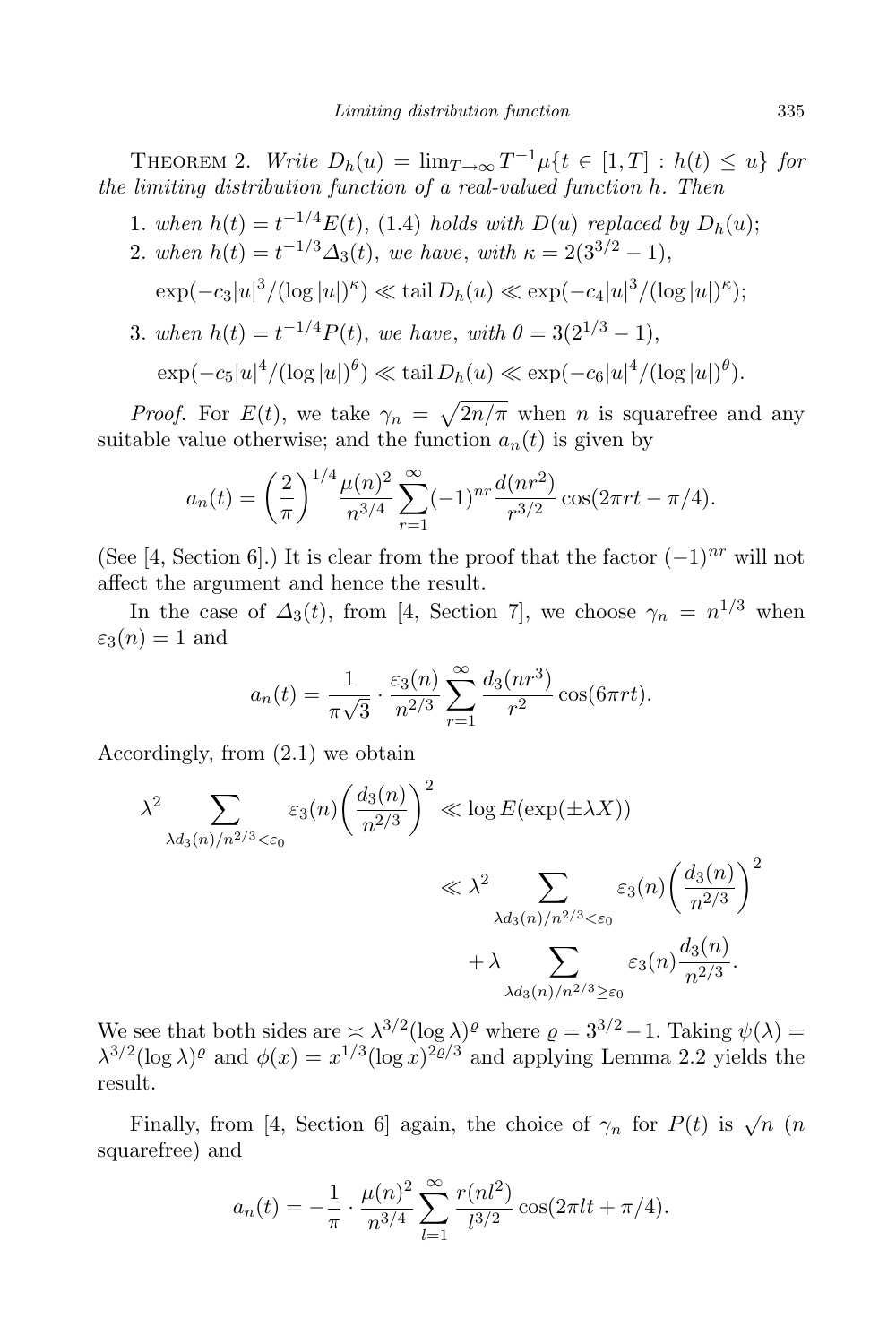From [6, Section 6.7], we know that  $\delta(n) = r(n)/4$  is multiplicative and

(4.1) 
$$
\frac{r(p^m)}{4} = \begin{cases} 1 & \text{if } p = 2, \\ (1 + (-1)^m)/2 & \text{if } p \equiv 3 \pmod{4}, \\ m+1 & \text{if } p \equiv 1 \pmod{4}. \end{cases}
$$

Hence  $\delta(p^{m+2k}) \leq \delta(p^m)\delta(p^{2k})$ . Together with  $r(n) \ll n^{\varepsilon}$ , we obtain  $r(n) \leq$  $r(nl^2) \ll l^{\varepsilon} r(n)$ , and therefore,

$$
(4.2) \qquad \lambda^2 \sum_{\lambda r(n)/n^{3/4} < \varepsilon_0} \mu(n)^2 \left(\frac{r(n)}{n^{3/4}}\right)^2 \ll \log E(\exp(\pm \lambda X))
$$
\n
$$
\ll \lambda^2 \sum_{\lambda r(n)/n^{3/4} < \varepsilon_0} \mu(n)^2 \left(\frac{r(n)}{n^{3/4}}\right)^2
$$
\n
$$
+ \lambda \sum_{\lambda r(n)/n^{3/4} \ge \varepsilon_0} \mu(n)^2 \frac{r(n)}{n^{3/4}}.
$$

We now need an asymptotic formula for  $\sum_{n/r} (n)^{4/3} \leq x \mu(n)^2$  where the sum is restricted to  $r(n) > 0$ . Similarly to the proof of (2.1), we consider  $f(s) = \sum_{n=1}^{\infty} \mu(n)^2 r(n)^{4s/3} n^{-s}$ ; (4.1) yields that

$$
f(s) = 4^{4s/3} (1 + 2^{-s}) \prod_{p \equiv 1 \ (4)} (1 + 2^{4s/3} p^{-s}).
$$

Define the Dirichlet character  $\chi_4(n) = 1$  or  $-1$  according as  $n \equiv 1$  or 3 (mod 4), and  $\chi_4(n) = 0$  otherwise. The associated *L*-function is

$$
L(s, \chi_4) = \prod_{p \equiv 1 \, (4)} (1 - p^{-s})^{-1} \prod_{p \equiv 3 \, (4)} (1 + p^{-s})^{-1}
$$

for  $\text{Re } s > 1$ . Thus, we have

$$
\zeta(s)L(s,\chi_4) = (1-2^{-s})^{-1} \prod_{p\equiv 1\,(4)} (1-p^{-s})^{-2} \prod_{p\equiv 3\,(4)} (1-p^{-2s})^{-1}.
$$

Define

$$
\Phi(s) = f(s)(\zeta(s)L(s,\chi_4))^{-2^{(4s-3)/3}}
$$
  
=  $4^{4s/3}(1+2^{-s})(1-2^{-s})^{2^{(4s-3)/3}}$ 
$$
\prod_{p\equiv 3 \ (4)} (1-p^{-2s})^{2^{(4s-3)/3}}
$$
  

$$
\times \prod_{p\equiv 1 \ (4)} (1+2^{4s/3}p^{-s})(1-p^{-s})^{2^{4s/3}}.
$$

Then  $\Phi(s)$  is holomorphic on the half-plane Re  $s \geq 1 - \varepsilon_0$  for some small